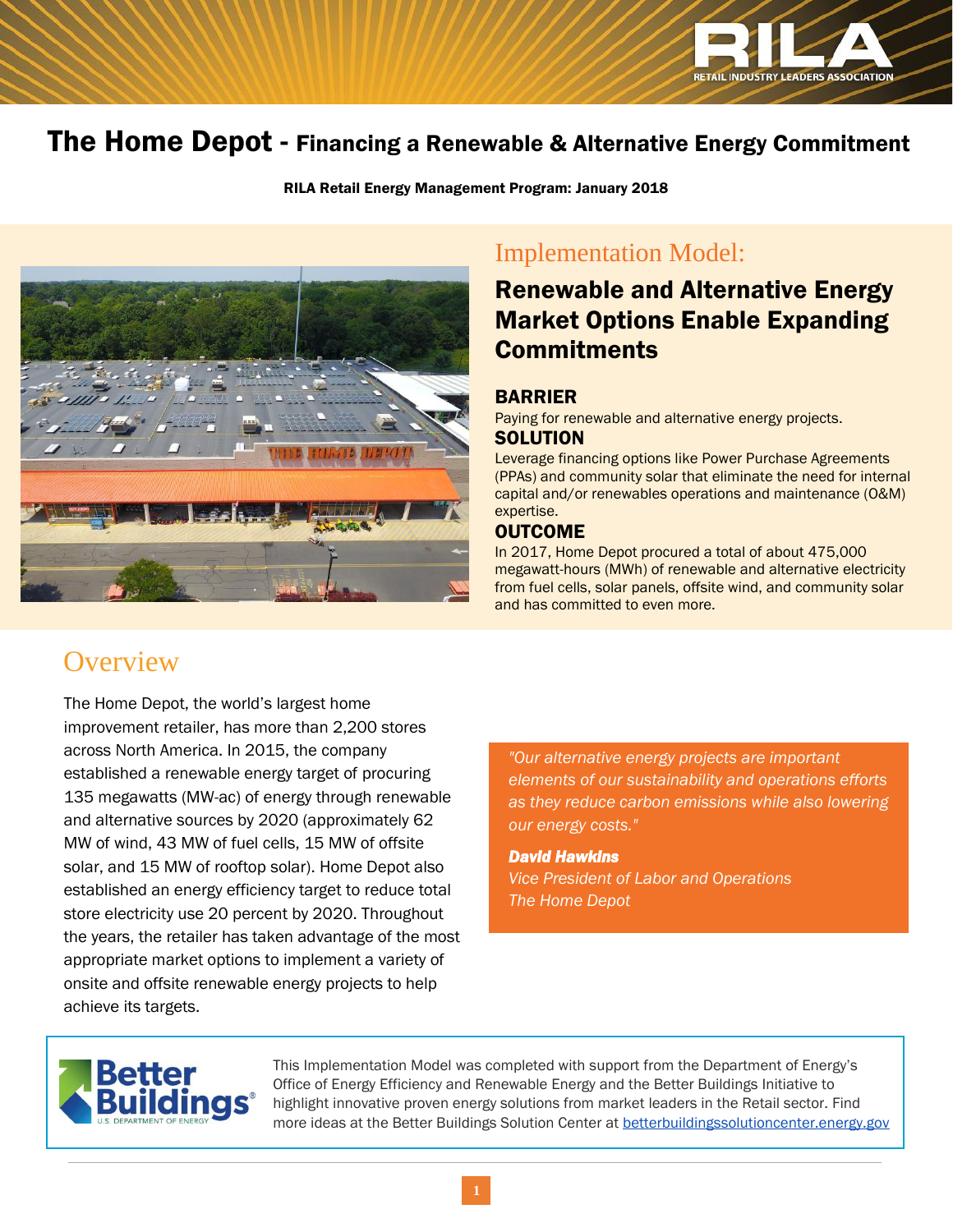

## **Process**

In 2013, Home Depot began working with Edison Energy to help identify potential renewable energy projects to pursue. Through this partnership, Home Depot identified onsite solar, community solar, and offsite wind as viable options to help more cleanly power its facilities. Internally, Home Depot also identified fuel cells to include as part of its strategy.

For rooftop solar and fuel cell projects, the Energy Team leveraged a type of financing called a thirdparty power purchase agreement (PPA). A PPA is an arrangement where a non-utility owner of a distributed generation system sited on the premises of a retail electric customer (like a solar array on a store roof) sells the electricity generated by the system to that retail electric customer, typically at a competitive price.

Home Depot also decided to pursue some virtual PPAs, which are financial contracts (as opposed to contracts for power, like physical PPAs) to buy power typically from offsite, larger scale renewable sources – in Home Depot's case, wind. In a virtual PPA, the off-taker agrees to pay the seller a fixed price for renewable energy delivered to the facility and comes out ahead so long as that price is lower overall than the cost of procuring energy from the local utility company.

The two PPA structures appealed to Home Depot because, instead of investing capital and needing internal resources to install and maintain the system, it could buy power from a company that would handle all aspects of getting the project up and running, including financing the project. The company was specifically interested in pursuing renewable energy projects that would not require additional costs while reducing exposure to

electricity price volatility. Home Depot decided not to purchase Renewable Energy Certificates (RECs) to achieve its renewable energy goals, because (1) RECs do not include access to the fixed-price benefits received with a PPA and (2) RECs are purchased at a premium, on top of the utility rate. The company retains RECs from its own PPAs on a project-by-project basis, so long as the project economics will remain favorable.

To quickly identify and execute energy projects and transactions that met its requirements, Home Depot aligned its internal assessment and execution process by looking ahead at the renewables project pipeline and identifying compelling opportunities early. Gathering information about project pricing, development timelines, and execution risk early helps Home Depot capture the best possible returns as it works towards its renewable energy targets.

For onsite options, Edison Energy helped evaluate Home Depot's physical portfolio, as well as the regulatory environment in which its facilities operate to identify the most promising stores for solar implementation:

| <b>Physical Portfolio</b>                                                                         | <b>Regulatory Environment</b>                                                                         |
|---------------------------------------------------------------------------------------------------|-------------------------------------------------------------------------------------------------------|
| <b>Considerations</b>                                                                             | <b>Considerations</b>                                                                                 |
| Landlord engagement<br>levels<br>Roof replacement<br>schedules<br>Roof weight-bearing<br>capacity | Utility tariffs<br>Incentive structures<br>Utility market<br>structure (regulated<br>vs. competitive) |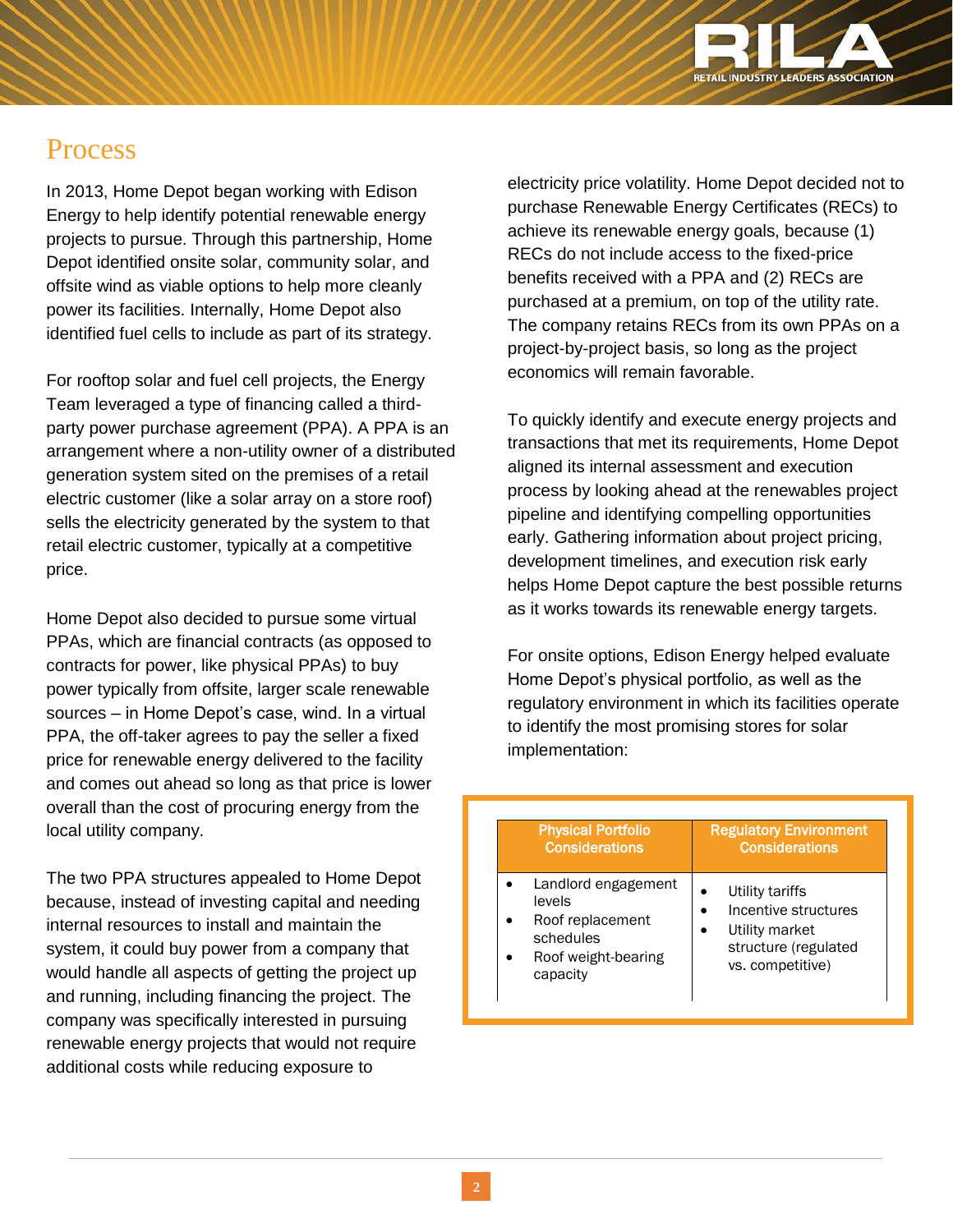

Because the age of most of its facilities' rooftops presented added challenges, Home Depot ultimately pursued offsite and fuel cell projects before tapping into its onsite rooftop solar potential. Researching multiple procurement options strengthened the business case by allowing the retailer to prioritize based on potential net benefits.

To get projects approved, the Home Depot Energy Team had to secure internal approval from multiple functions throughout the company. Home Depot employs a "dual-track" approval process, in which the Energy Team must secure approval and buy-in from both the Operations and Finance Teams. Within each side of the company, the Energy Team sought out support from multiple departments, such as Financial Planning & Analysis and Treasury.

Since the company was leveraging either a PPA or virtual PPA model, none of the internal approvals required securing internal capital. However, the Energy Team still had to explain PPA project structures and their implications, as well as technology types. Economically viable projects were ultimately presented grouped in terms of state location or other shared attributes, so that internal stakeholders could examine comparable projects efficiently.

When communicating with the Finance Team, the Energy Team presented projected results from several internally-developed scenarios. The scenarios included projected benefits and costs (determined through electricity rate assumptions) compared to a base case, and what cost savings would result. The Energy Team modeled scenarios that assumed no rate increases at all, as well as scenarios including different levels of rate increases. The Energy Team showed Finance that many projects still displayed a positive net present value (NPV), even assuming electricity rates remain the same long-term.

## By the Numbers:

| Project<br>vne    | <b>Description &amp; Results</b>        |
|-------------------|-----------------------------------------|
| Community         | Through 2017, 6.8 MW of operational     |
| Solar             | capacity and an additional 8.2 MW       |
|                   | under contract. Immediate savings of    |
|                   | approximately 20 percent compared to    |
|                   | current rate tariff.                    |
| Offsite           | Through 2017, 62 MW of utility-scale    |
| Wind              | wind transactions.                      |
| Onsite            | Deploying more than 15 MW of solar at   |
| Solar             | 50 stores across five states and the    |
|                   | District of Columbia.                   |
| <b>Fuel Cells</b> | Deployed approximately 36 MW at         |
|                   | over 180 stores collectively; producing |
|                   | over 90 percent of the electricity used |
|                   | by a store on an annual basis.          |

### **Outcomes**

Leveraging PPA financing, Home Depot selected two well-financed, low-risk developer partners to deploy more than 15 MW of onsite solar on 50 stores across five states and the District of Columbia in 2017. Tapping into offsite virtual PPAs as well, Home Depot executed an additional 62 MW of utility-scale wind transactions in Texas (50 MW) and Mexico (12 MW), as of mid-2017. The power procured through the wind transaction in Texas alone is equal to the annual usage of approximately 95 Home Depot stores.

Home Depot's onsite distributed generation projects also include fuel cells, which use natural gas to create electricity, but release significantly fewer carbon emissions than traditional power sources. Fuel cells present a distributed energy source option for buildings with aging roofs, which are unsuitable for onsite solar. A solar installation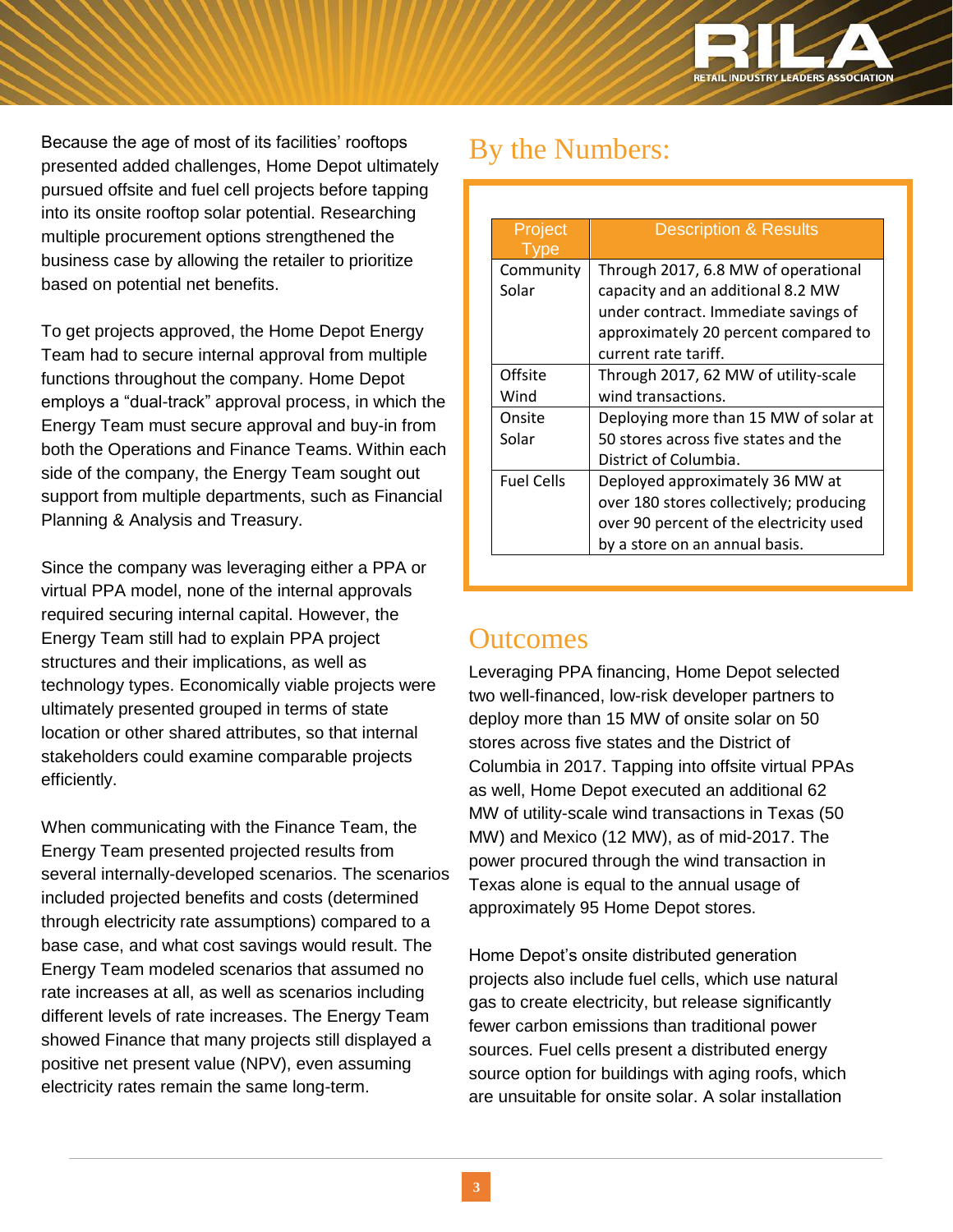

typically requires that a roof be structurally sound for at least 15 years; otherwise, the cost of removing and reinstalling the system after the roof has been replaced erodes financial benefits. From an initial deployment in 2014, Home Depot has now installed fuel cells at more than 180 stores all financed through PPAs. The fuel cells produce more than 90 percent of an individual store's electricity annually.

For its operations in Massachusetts, Home Depot identified offsite community solar as an effective economic and risk-protection strategy. After subscribing to this program, the retailer receives credits on its bills through "virtual net metering." Home Depot pays a contracted rate to the solar developer for every MWh produced by the projects. In turn, the utility gives Home Depot credits on its electric bill based on the same volume of MWh. The portfolio of offsite solar projects provided immediate savings of approximately 20 percent compared to its current rate tariff.

Home Depot advises that other retailers looking to procure renewable energy under resource constraints understand their options and consider whether third-party relationships could make a difference when evaluating options. Third parties will have updated data on market options and experience creating a procurement strategy that works for a particular company's needs. For offsite projects, third-party consultants can help companies navigate the policy and regulatory landscape. For onsite projects, third-party developers can help manage the project. For retailers that do not have the resources to effectively manage renewable projects internally, these relationships can be more practical than trying to build out the staff necessary to do the job right.

Home Depot expects all its projects will be cashflow positive in every year of the agreement or contract. The success of these renewable energy projects and demonstrating the business case for each, has spurred further investment in renewable energy at the company.

Edison Energy's own Renewable Energy Purchase Agreement is available by request to companies interested in renewables procurement. Companies can may email [blaine.collison@edisonenergy.com](mailto:blaine.collison@edisonenergy.com) for more information.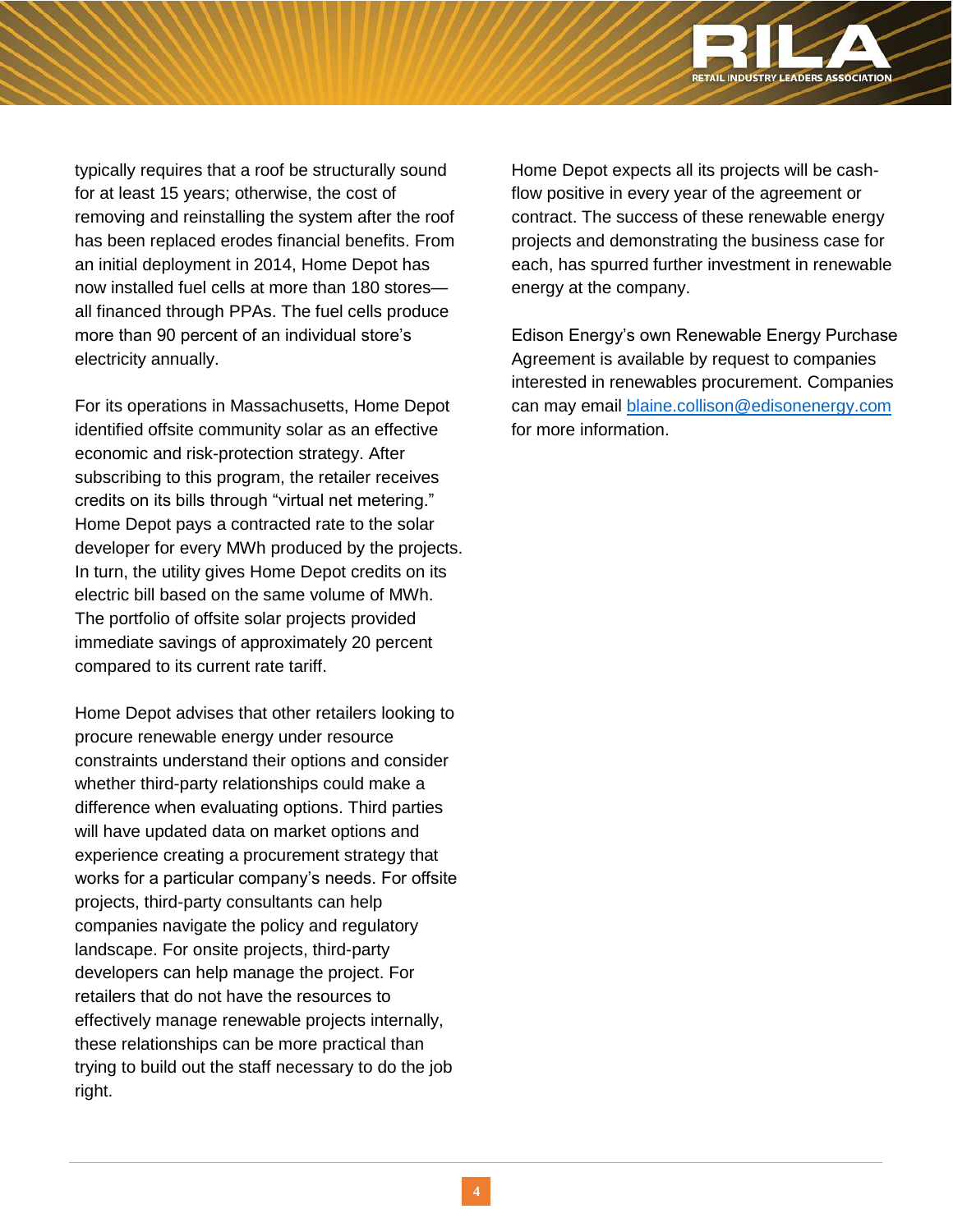

# Internal Process Spotlight: Assessing Renewable Energy Procurement Options with Limited Internal Capital

Assessing potential viable renewable energy projects with a piecemeal approach can be time-intensive and consequently expensive. Understand the company's preferences for financing and ownership structures to assess options ranging from purchasing Renewable Energy Credits (RECs) to owning and operating its own systems. Establishing these key criteria will narrow down the many options to a scalable approach.

#### **BENEFITS**

l

- $\nu$  Accelerates future project roll-out across company;
- $\nu$  Lowers overall project cost by reducing labor required to identify and begin executing projects;
- $\nu$  Creates cohesive renewable energy portfolio strategy by identifying project timelines, pricing, and risk early.